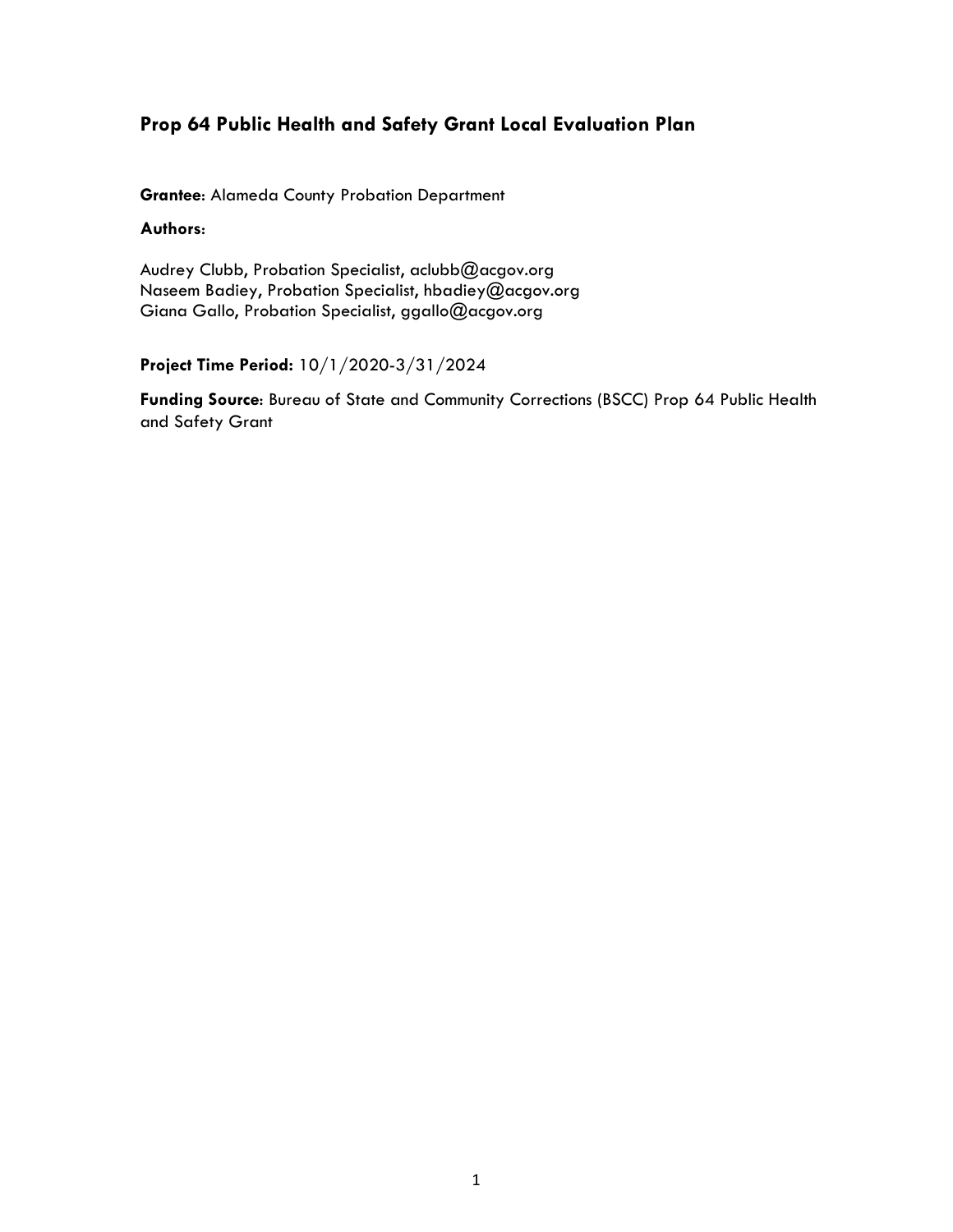# **Project Background: Proposition 64 & Alameda County Health Impact Assessment**

In January 2018, Proposition 64 (Prop 64) legislation took effect in Alameda County, making it legal for adults age 21 and older to possess, buy, and grow cannabis for non-medical use. The legalization of cannabis in California brought relief from criminalization in low-income communities of color that were disproportionally impacted by the War on Drugs. In response to concerns regarding the potential impacts of legalization on the health and development of California youth, the Alameda County Board of Supervisors conducted a health impact assessment exploring ways in which legalization affects health, youth and schools, and public safety in Alameda County.

The key findings of this evaluation identified that:

- (1) Youth use cannabis to cope with stress, anxiety, depression, and trauma.
- (2) Youth lack safe spaces to talk about cannabis, and they are unaware of prevention, education, and treatment programs available to them.
- (3) Youth find abstinence-only messaging ineffective.

In addition, the assessment identified persistent misconceptions among youth regarding potential health effects of cannabis use.

#### **Grant and outcomes**

In 2020, the County of Alameda applied for a grant from the Board of State and Community Corrections' Proposition 64 Public Health and Safety Grant Program, which provides tax revenue from the sale of cannabis to cities and counties to mitigate public health and safety issues arising from the sale of cannabis. The County of Alameda requested and received \$1,000,000 over 42 months to implement a multi-pronged intervention that combines juvenile prevention and intervention programming with awareness campaigns to reduce the use of cannabis among youth and young adults in Alameda County.

The Alameda County Probation Department (ACPD) is the lead public agency for this grant and will coordinate all grant activities to ensure successful implementation of the grant program. ACPD will subcontract with community-based service providers in North County (*Youth Alive!*) and South County (*Union City Child and Family Services*) to implement cannabis prevention and intervention programming for juveniles. ACPD will also contract with a social marketing firm, *The Social Changery*, to design and implement a cannabis awareness social media campaign and an academic institution (Stanford University) to train youth-serving agencies in cannabis education curricula.

The aim of the grant is threefold:

- (1) to increase juvenile cannabis and substance use prevention and intervention programs;
- (2) to raise awareness about the health and social impacts of adolescent cannabis use for youth, parents, caregivers, and schools;
- (3) to improve evaluation of programs and their effectiveness on reducing juvenile cannabis use.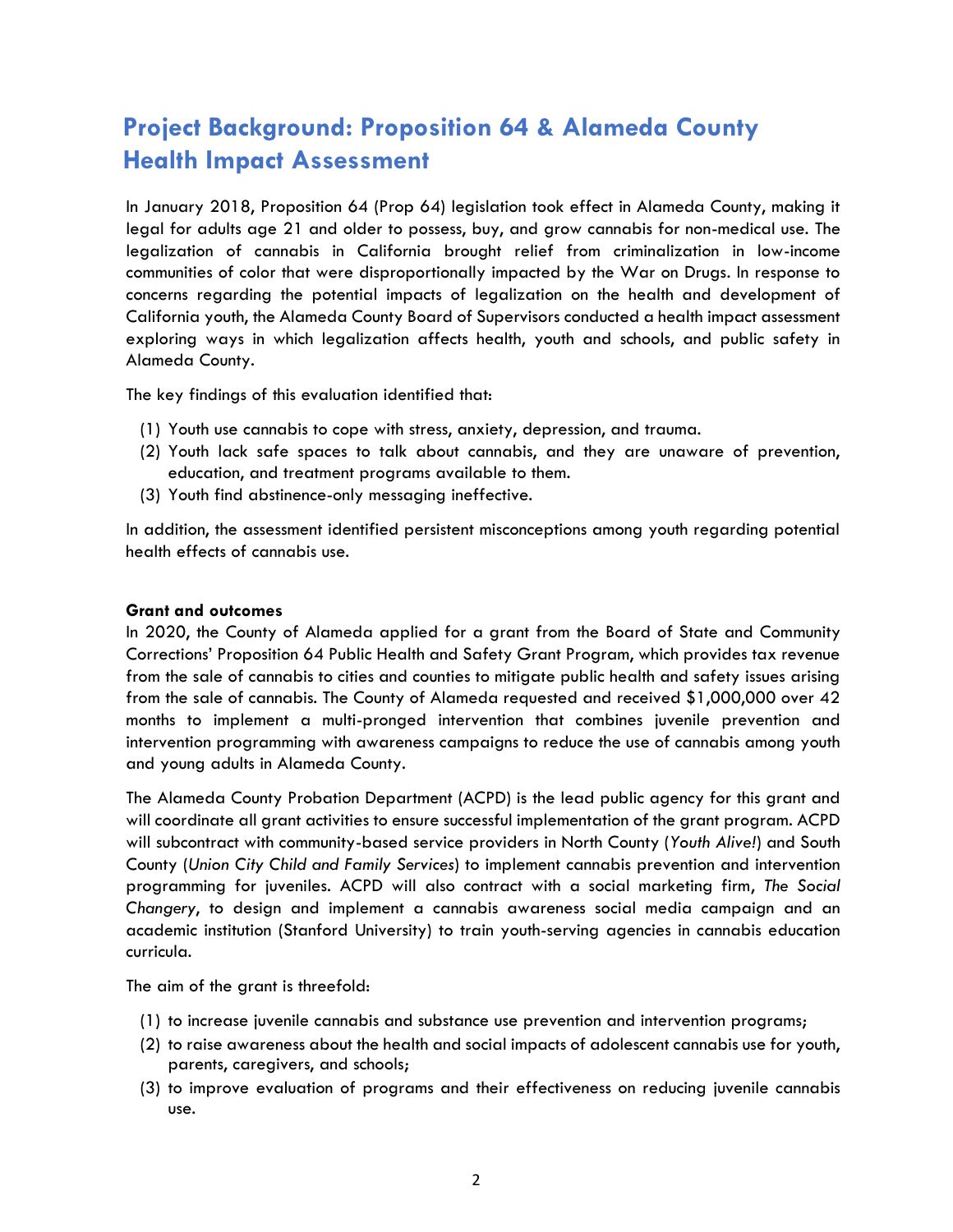## **Sub-contractors/providers**

In pursuit of these goals, ACPD has contracted with *Youth ALIVE!, Union City Youth and Family Services (UCYFS),* the *Social Changery, and Stanford University* to implement programs and training that will provide education, resources, and service referrals for youth at high risk of system engagement and/or substance use.

Program activities across the three sub-contractors include: (1) youth-targeted, prevention-focused education and awareness programming; (2) adult-targeted education and awareness programming; (3) youth-targeted, intervention-focused outreach and engagement; and (4) deployment of an education and awareness media campaign. The education and awareness programming will be based on the *Stanford Cannabis Awareness and Prevention Toolkit*.

The providers are diverse and offer distinct approaches, programming, and services:

- *Youth Alive!* is a Community Based Organization (CBO) that develops youth leaders and peer violence prevention educators by activating groups of students who want to make a difference in some of the County's most violent communities.
	- o For this subcontract, they will provide cannabis awareness and education to youth through their *Teens on Target (TNT)* program and curriculum.
	- o Additionally, they will provide one-on-one mentoring to each TNT youth leader, as well as mentoring and case management to a subset of high-risk youth involved in the Teens on Target program annually through their Pathways program.
- *Union City Youth and Family Services (UCYFS)* is a city agency dedicated to providing services that prevent and intervene in youth violence by addressing the underlying issues that contribute to violence in the community.
	- o UCYFS will utilize *the Stanford Cannabis Awareness & Prevention Toolkit* for awareness and education sessions that will be designed and facilitated using an adult-youth approach which borrows from youth leadership development and peer-to-peer models.
	- o They will also provide outreach and engagement for additional youth annually in South County including service referrals and intervention.
- *The Social Changery* is a local communications and marketing firm, which will design and implement a comprehensive, county-wide youth marijuana education initiative, *Cannabis Decoded*, to educate youth and young adults about the facts on cannabis use.

*Stanford University* will provide training to services providers in Alameda County on their **Cannabis/Marijuana Awareness & Prevention Toolkit.** The Toolkit includes theory-based and evidence-informed resources created by educators, parents, and researchers aimed at preventing middle and high school students' use of cannabis/marijuana. Executive Director, Dr. Bonnie Halpern-Felsher, is Professor of Pediatrics at Stanford University and is the Director of Research for the Division of Adolescent Medicine. Bonnie is a developmental psychologist whose research has focused on cognitive, psychosocial and environmental factors involved in adolescents' and young adults' health-related decision-making, perceptions of risk and vulnerability, health communication, and risk behavior. Her research has focused on understanding and reducing health risk behaviors such as tobacco use, alcohol and marijuana use, risky driving, and risky sexual behavior

Key components of their program activities and offerings are summarized in Table 1.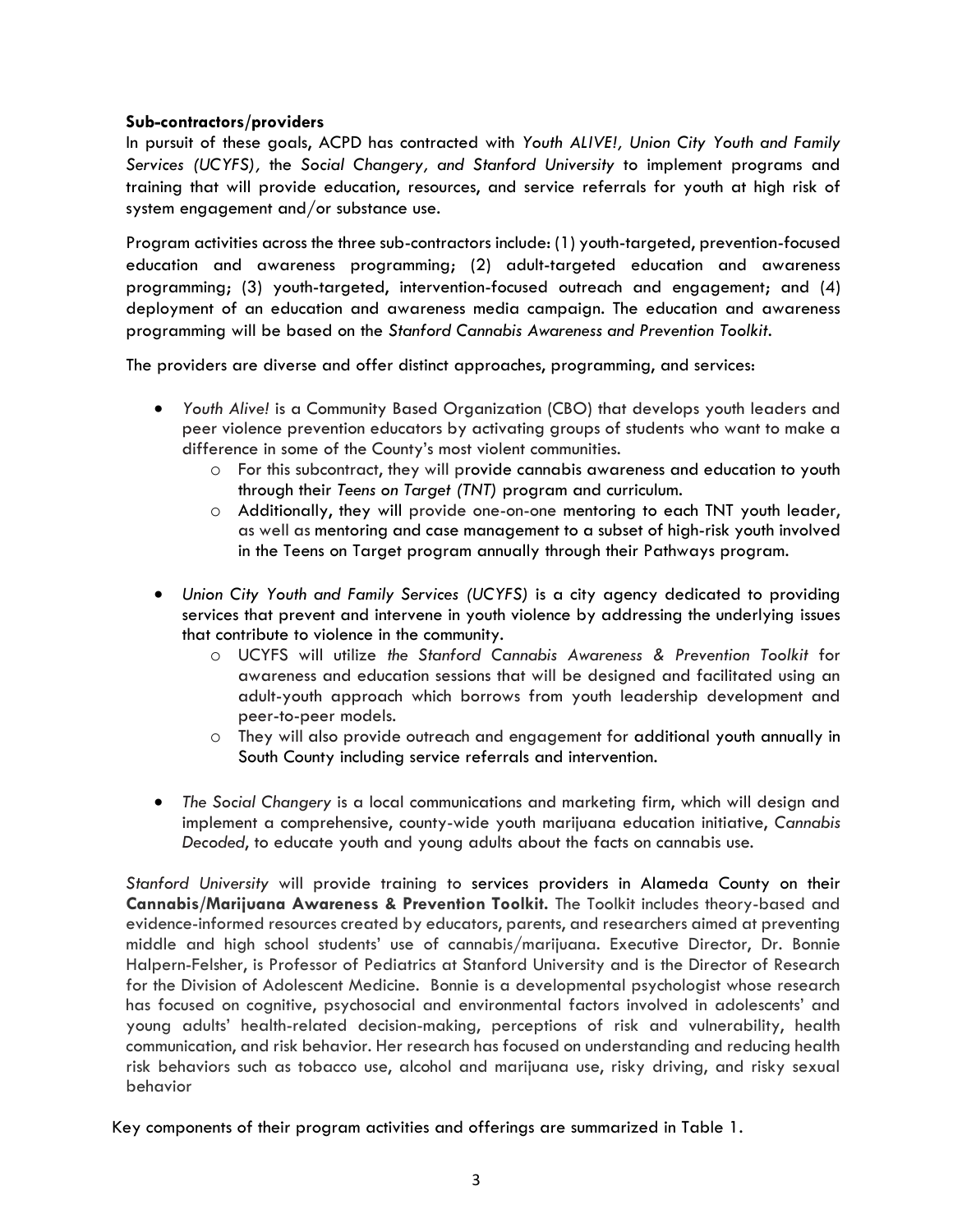| <b>Table 1</b> |                                                                   |                                                                                                                                                                                                                                                                                                                                                                                                                                                                                                                                                                                                                                                                                                                                                                                                                                                                                                   |                           |  |  |
|----------------|-------------------------------------------------------------------|---------------------------------------------------------------------------------------------------------------------------------------------------------------------------------------------------------------------------------------------------------------------------------------------------------------------------------------------------------------------------------------------------------------------------------------------------------------------------------------------------------------------------------------------------------------------------------------------------------------------------------------------------------------------------------------------------------------------------------------------------------------------------------------------------------------------------------------------------------------------------------------------------|---------------------------|--|--|
| Provider       | Program(s)                                                        | Program description and participant numbers                                                                                                                                                                                                                                                                                                                                                                                                                                                                                                                                                                                                                                                                                                                                                                                                                                                       | <b>Duration</b>           |  |  |
| Youth ALIVE!   | Teens on<br>Target                                                | Prevention-focused program targeting high-risk<br>youth in North County. High-school aged youth are<br>trained to deliver a six-session curriculum focusing<br>on the root causes of violence, including the<br>potential impacts of substance use. Participants then<br>deliver this training to middle school youth. This<br>grant funds training for 30 student trainers<br>annually.                                                                                                                                                                                                                                                                                                                                                                                                                                                                                                          | April 2021-<br>March 2024 |  |  |
|                | Pathways                                                          | Outreach and engagement for 10 of the 30 youth<br>served annually in North County. Youth and their<br>caregivers work with an intervention specialist who<br>can provide coaching, mentoring, and service<br>referrals.                                                                                                                                                                                                                                                                                                                                                                                                                                                                                                                                                                                                                                                                           | April 2021-<br>March 2024 |  |  |
| <b>UCYFS</b>   | Stanford<br>Cannabis<br>Awareness<br>and<br>Prevention<br>Toolkit | UCYFS will deliver seven (7) six-week cannabis<br>education courses to youth living in Union City,<br>Newark, and Fremont. Each course will include 10<br>youth. Contractor will use the Cannabis Awareness<br>& Prevention Toolkit (Toolkit) as the primary<br>curriculum for these education courses. The Toolkit<br>was developed by researchers from Stanford<br>School of Medicine and provides instruction on<br>basic facts about cannabis, the health effects of<br>using cannabis, the impact of THC on the brain, and<br>refusal skills and social norms pertaining to<br>cannabis use. Following participating in the six-<br>week cannabis course, participants will be able to<br>identify and discuss reasons for cannabis use,<br>articulate the impact of cannabis use during and<br>after adolescence, and discuss strategies for<br>dealing with peer pressure to use cannabis. | April 2021-<br>March 2024 |  |  |
|                | Community<br>forums                                               | UCYFS will deliver 7 two-hour community forums<br>that will target parents, caregivers, residents, and<br>service providers to raise awareness about<br>adolescent cannabis use and potential<br>consequences. Forums will be conducted quarterly<br>in Union City, Newark, and Fremont. Content from<br>the Toolkit will be used for these forums to ensure<br>messages to adults are consistent with those to<br>youth. The forums will be planned and facilitated<br>with local police departments, faith-based<br>organizations, and schools                                                                                                                                                                                                                                                                                                                                                  | April 2021-<br>March 2024 |  |  |
|                | Targeted<br>youth<br>outreach                                     | 87 youth identified as needing cannabis use<br>intervention services will be referred to UCYFS's<br>internal and external network of providers that<br>deliver services including individual counseling, case<br>management, civic engagement, mentoring,<br>diversion, life skills, crisis support, and<br>parent/caregiver support. All services delivered<br>will be culturally and linguistically relevant.<br>Program staff will engage youth and young adults<br>in planning and implementing outreach strategies                                                                                                                                                                                                                                                                                                                                                                           | April 2021-<br>March 2024 |  |  |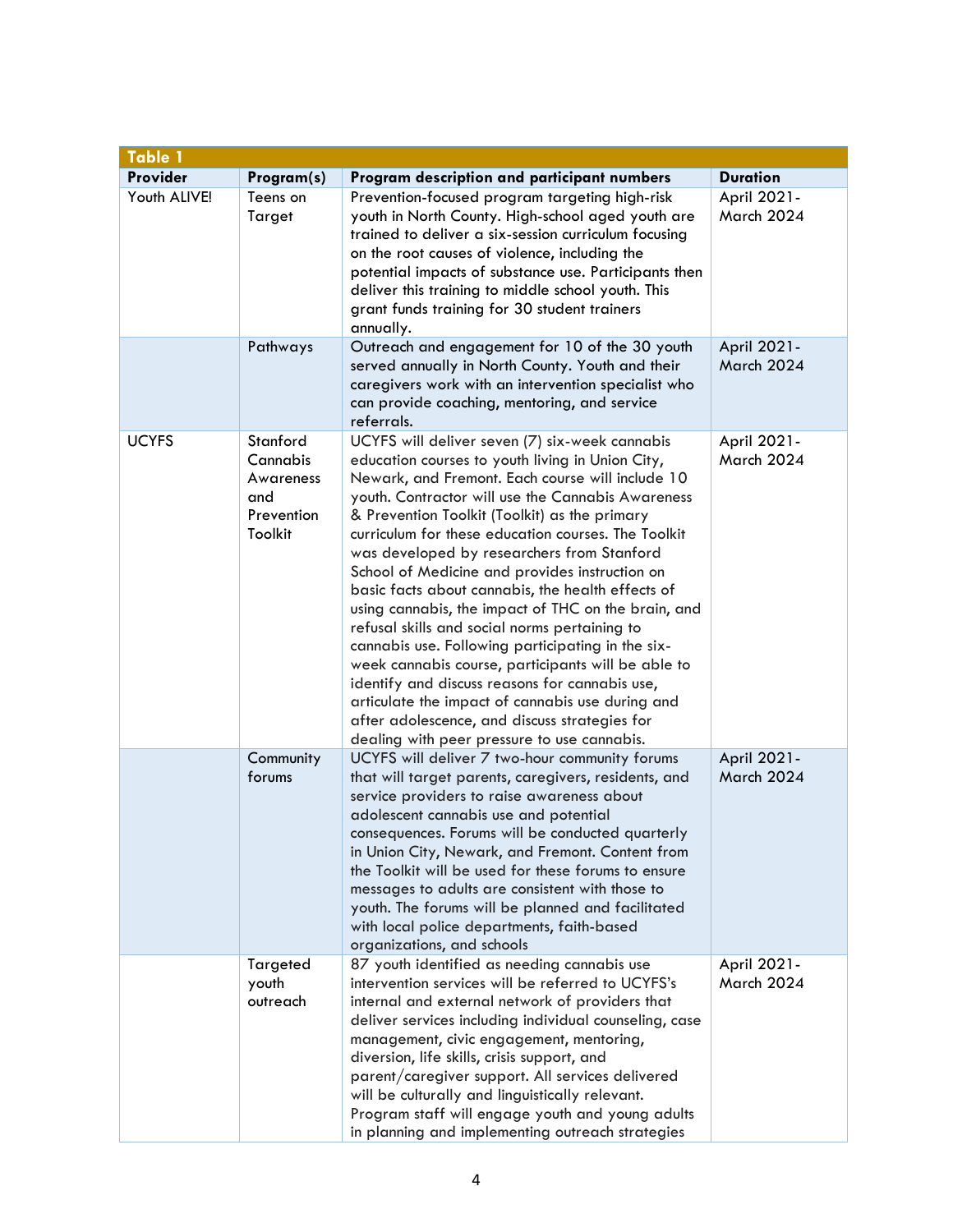|                        |                                                | that connect high-need youth to support services in<br>their community.                                                                                                                                                                                                                                                                                                                                                                                                                                                                                                                                                                                                                                                                                                                                                                                                                 |                           |
|------------------------|------------------------------------------------|-----------------------------------------------------------------------------------------------------------------------------------------------------------------------------------------------------------------------------------------------------------------------------------------------------------------------------------------------------------------------------------------------------------------------------------------------------------------------------------------------------------------------------------------------------------------------------------------------------------------------------------------------------------------------------------------------------------------------------------------------------------------------------------------------------------------------------------------------------------------------------------------|---------------------------|
| Social<br>Changery     | Cannabis<br>Decoded                            | Social media campaign to educate youth and<br>adults about cannabis use and potential impacts to<br>make informed decisions on use. Campaign includes<br>advertisement and link through social media<br>platforms to the Cannabis Decoded website as well<br>as other local media and marketing (e.g., radio,<br>television, billboards).                                                                                                                                                                                                                                                                                                                                                                                                                                                                                                                                               | April 2021-<br>March 2024 |
| Stanford<br>University | Training on<br>Stanford<br>Cannabis<br>Toolkit | Stanford University will train the sub-contractors for<br>the Prop 64 grant, as well as public school<br>educators and service providers in Alameda<br>County on their cannabis toolkit. Jamie Yee (Health<br>Care Services Agency) is serving as a liaison<br>between ACPD, Stanford, the school district, and<br>local service providers. Jamie has been working for<br>the agency director on cannabis related issues and<br>is helping with outreach to enroll educators and<br>service providers in the Toolkit trainings. Stanford<br>will hold 4 trainings with a max of 40 people each.<br>These trainings are available to:<br>Public school educators (may include social<br>1)<br>workers, health teachers, and other staff)<br>2) Service providers - any community<br>organization operating in Alameda County<br>can sign up.<br>3)<br>The sub-contractors for this grant | April 2021-<br>March 2024 |
|                        |                                                |                                                                                                                                                                                                                                                                                                                                                                                                                                                                                                                                                                                                                                                                                                                                                                                                                                                                                         |                           |

Participation in each of the programs is voluntary. Youth will be recruited through a variety of methods, including scouting in low-income, high-crime areas in the community.

For Youth Alive! Teens on Target, there will be no eligibility requirements or risk assessments to identify at-risk youth. Teens on Target recruits from Castlemont and Fremont Schools. They do not use risk assessments to identify at-risk youth for the TNT program; participation will be open to youth who want to join the program. However, to be enrolled in case management, youth have to complete a risk assessment tool developed by the Oakland Department of Violence Prevention, and they have to meet 4 out of 5 risk factors.

UCYFS determines eligibility by accepting referrals of youth at risk of truancy or suspension from school from schools, law enforcement, non-profit organizations, and the probation department. The intake process allows them to determine the needs of the individual. The project is open to anyone willing to participate.

For *Teens on Target, Pathways,* and the *UCYFS Stanford Cannabis Awareness and Prevention Toolkit program*, the progress of participants will be tracked by recording start dates, attendance, dropouts, and successful program completions. For Youth Outreach (UCYFS), the progress of participants will be tracked by referrals, and program and service enrollment data.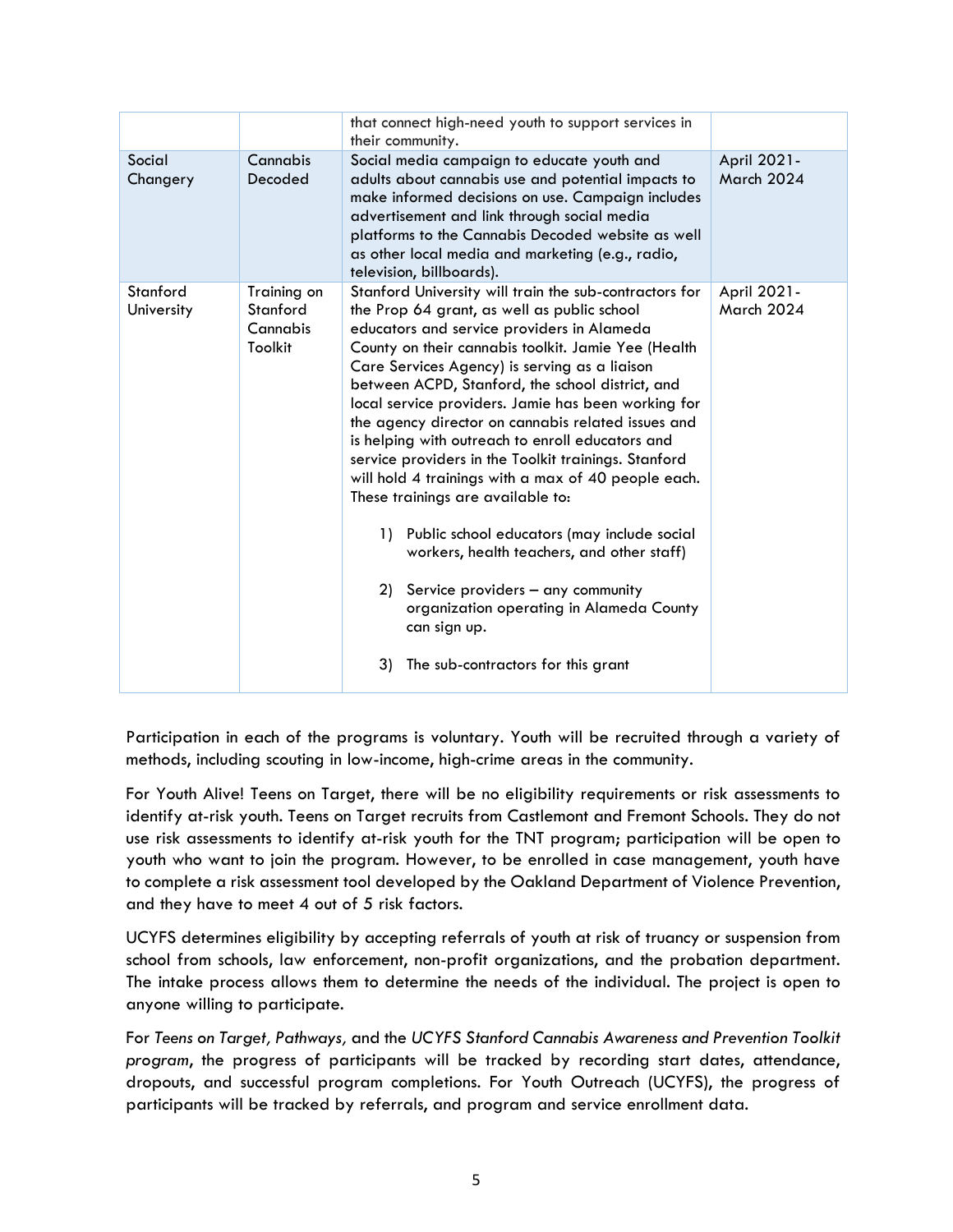Stanford University will conduct pre and post-surveys of their training of facilitators. Their training also includes training to teach facilitators how to administer pre and post surveys for youth who have participated in the Cannabis Toolkit curriculum. They have agreed to add our questions to the pre and post surveys for youth and to make this data available for our evaluation. We are in the process of formalizing an agreement to use their data for our evaluation.

# **Project evaluation: research design**

Alameda County Probation will conduct the evaluation of the programs and services delivered by the three providers using a research design that employs a common set of goals and measurable outcomes (see Table 2).

| <b>Table 2</b>                                                                                            |                                                                                                                                                                                                                                                                                             |  |  |  |  |
|-----------------------------------------------------------------------------------------------------------|---------------------------------------------------------------------------------------------------------------------------------------------------------------------------------------------------------------------------------------------------------------------------------------------|--|--|--|--|
| <b>Goals</b>                                                                                              | <b>Outcomes</b>                                                                                                                                                                                                                                                                             |  |  |  |  |
| (Goal 1): Increase juvenile cannabis<br>and substance use prevention and<br>intervention programs         | ACPD contracts with local service providers to provide<br>cannabis substance use prevention and intervention<br>programming                                                                                                                                                                 |  |  |  |  |
|                                                                                                           | Increased awareness of available services and programs<br>in the community for youth and parents/caregivers                                                                                                                                                                                 |  |  |  |  |
|                                                                                                           | Improved access to services and programs to address<br>unmet service needs which may drive youth cannabis use                                                                                                                                                                               |  |  |  |  |
|                                                                                                           | Successful identification, referral, and enrollment of<br>eligible youth who need services                                                                                                                                                                                                  |  |  |  |  |
| (Goal 2): Raise awareness about the<br>health and social impacts of<br>adolescent cannabis use for youth, | Stanford hosts trainings for Prop 64 sub-contractors<br>(UCYFS and Youth Alive!), public school educators, and<br>service providers in Alameda County.                                                                                                                                      |  |  |  |  |
| parents, caregivers, and community                                                                        | Increased awareness of risks of cannabis use for youth                                                                                                                                                                                                                                      |  |  |  |  |
| members.                                                                                                  | Increased knowledge of reasons for use and alternatives<br>for youth                                                                                                                                                                                                                        |  |  |  |  |
|                                                                                                           | Increased understanding of social context of use and<br>correlation with criminal justice involvement for youth                                                                                                                                                                             |  |  |  |  |
|                                                                                                           | Increased knowledge and awareness of risks and issues<br>related to youth cannabis youth for caregivers, parents,<br>and community members                                                                                                                                                  |  |  |  |  |
| (Goal 3): Improve evaluation of<br>programs and their effectiveness on<br>reducing juvenile cannabis use. | ACPD designs and implements evaluation of the<br>programming provided by the sub-contracted service<br>providers - Youth Alive!, UCYFS, and the Social Changery.<br>ACPD partners with Stanford to design pre and post<br>surveys for youth who receive the Cannabis Toolkit<br>curriculum. |  |  |  |  |

Alameda County Probation's Research and Evaluation Unit will conduct a comprehensive analysis of program implementation. The intent is to evaluate the implementation and impact of activities funded under this grant as elements of one project, though the method of evaluation for each program may differ based on the scope, timeline, and target population. Evaluation tools will be applied in a standardized way across providers, and we will provide them with results and recommendations at the completion of the evaluation.

The project evaluation consists of two key components: process evaluation and outcome evaluation.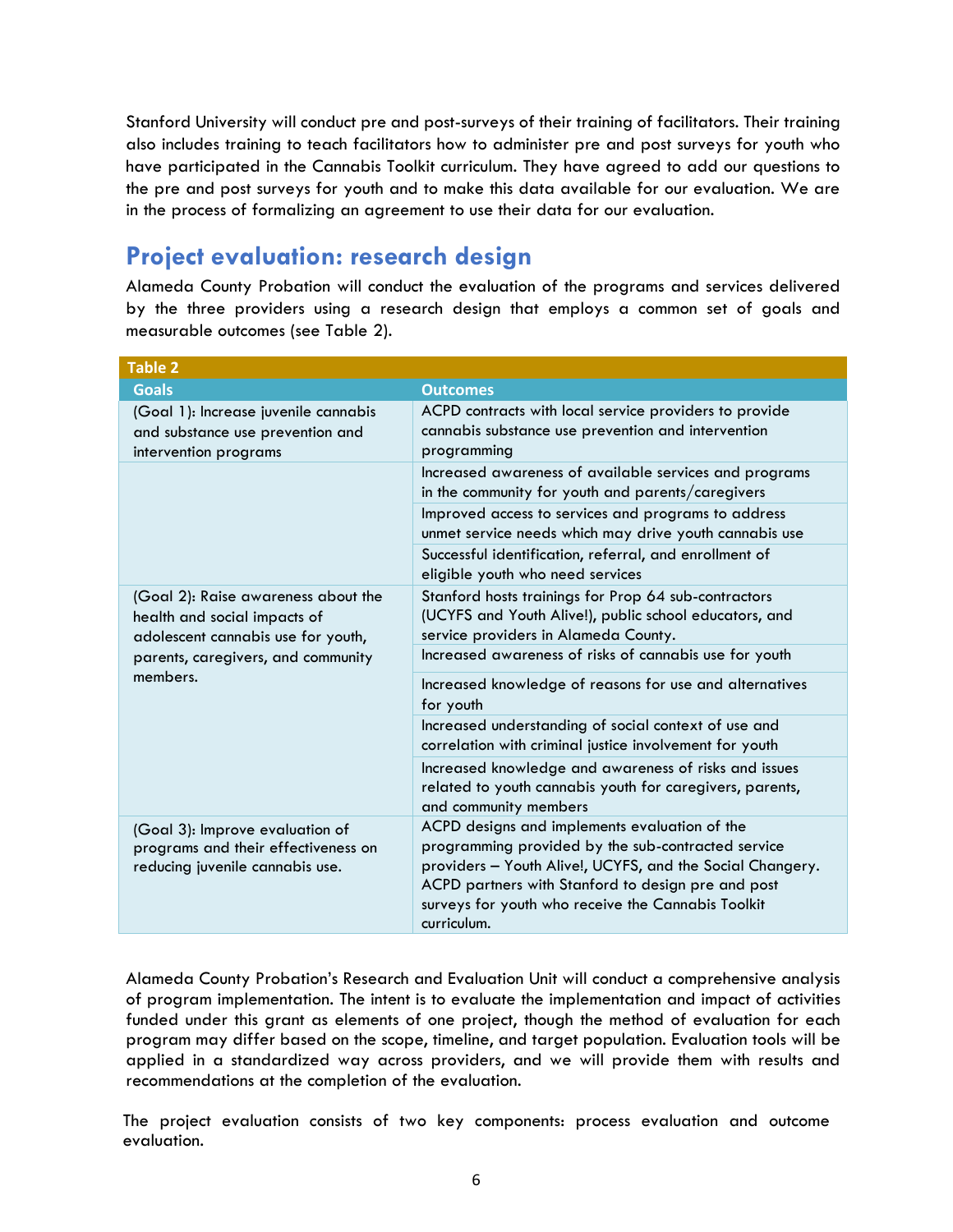#### **Process evaluation**

The process evaluation examines the reach and quality of the training delivered by Stanford University, and the reach and quality of the programs delivered by the three grantees. Process evaluation components will examine the extent to which the described services have reached their intended audience and have been administered in accordance with the described scope to achieve *Goal I: to increase availability of juvenile cannabis and substance use prevention and intervention.* 

It examines the success of the programs in terms of:

- (1) program reach (how many educators and service providers were trained on the Cannabis Toolkit; how many youth were enrolled in programs with sub-contractors; how many adults, caregivers, and community members participated)
- (2) program completion (how many educators and service providers completed the training on the Cannabis Toolkit; how many youth completed the programs offered by the subcontractors)
- (3) identification, referral, engagement, and retention of eligible youth who need services
- (4) provider staff participation in and utilization of the Stanford Cannabis Toolkit curriculum

#### **Outcome evaluation**

Outcome evaluation components will focus on the extent to which education and messaging related to cannabis use has been effectively delivered to program participants consistent with *Goal II: to raise awareness about the health and social impacts of adolescent cannabis use for youth, parents, caregivers, and schools.* 

It examines the success of the programs in terms of the following evaluation questions:

- (1) were juvenile cannabis and substance use prevention and intervention programs increased?
- (2) did the interventions increase awareness of the risks of cannabis use?
- (3) did the interventions increase knowledge of reasons for use and alternatives?
- (4) did the interventions increase awareness of available services and programs in the community for youth and parents/caregivers?
- (5) did the interventions increase understanding of social context of use and correlation with criminal justice involvement?
- (6) was the evaluation of programs and their effectiveness on reducing juvenile cannabis use improved?

ACPD will track project performance for all three sub-contractors/sub-grantees over time, including both implementation and impacts, using pre- and post-surveys of knowledge and awareness of marijuana risks, data on service referrals, enrollment and participation in community events, and participants' completion status.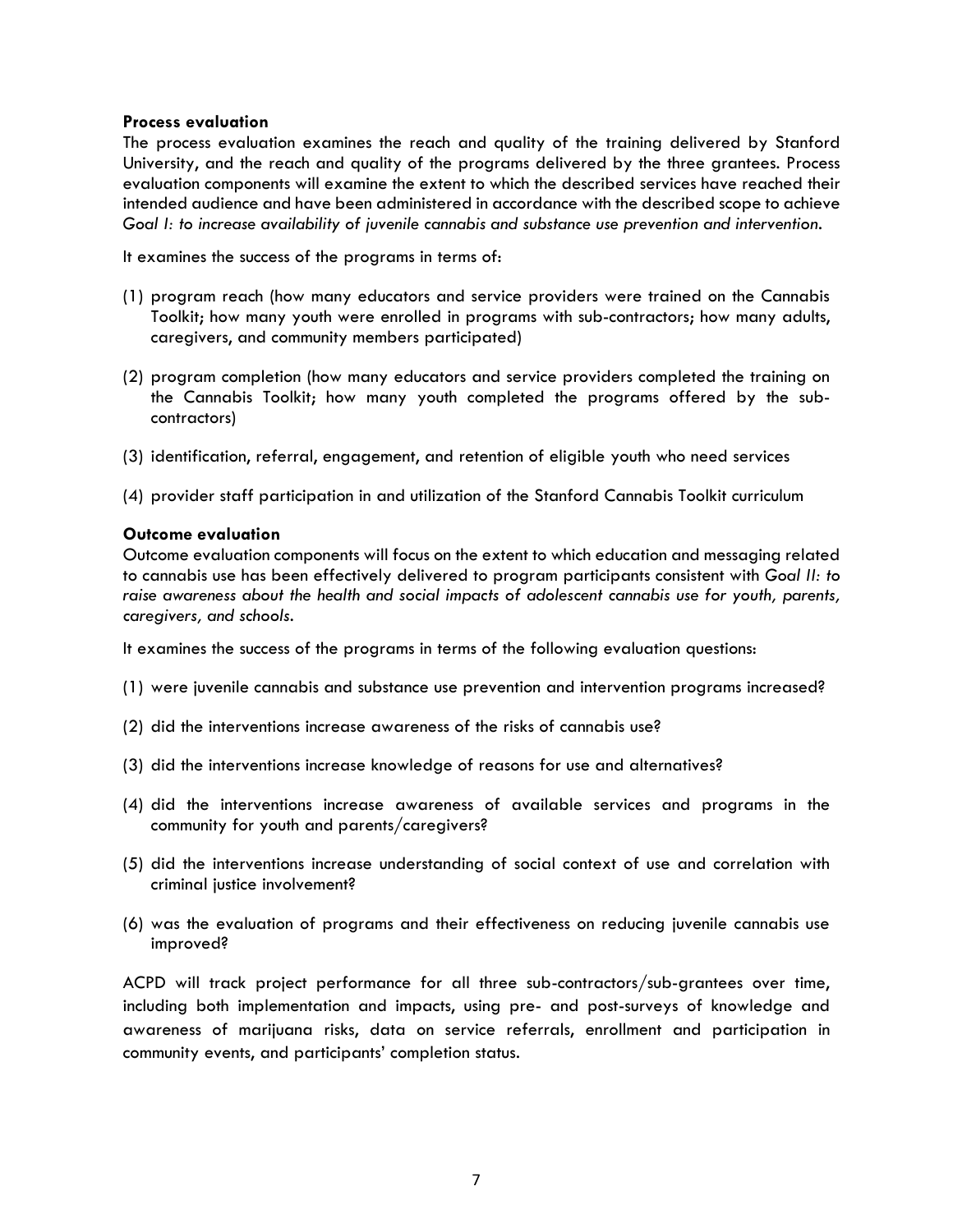# **Data Collection and Analysis**

The evaluation will utilize a mixed-methods approach including both quantitative and qualitative elements. Quantitative results may demonstrate trends in program participation, qualitative data can help explain trends in behavior and identify strengths and challenges associated with programming.

| <b>Table 3</b>                                                                                                    |                                                                                                                                                                                                                                                                                                                                                                              |  |  |  |  |
|-------------------------------------------------------------------------------------------------------------------|------------------------------------------------------------------------------------------------------------------------------------------------------------------------------------------------------------------------------------------------------------------------------------------------------------------------------------------------------------------------------|--|--|--|--|
| <b>Outcomes measured</b>                                                                                          | Data sources                                                                                                                                                                                                                                                                                                                                                                 |  |  |  |  |
| Did the intervention increase<br>awareness of the risks of cannabis<br>use?                                       | Pre- and post-surveys                                                                                                                                                                                                                                                                                                                                                        |  |  |  |  |
| Increased knowledge of reasons for<br>use and alternatives                                                        | Pre- and post-surveys of youth (administered by Stanford)                                                                                                                                                                                                                                                                                                                    |  |  |  |  |
| Increased understanding of social<br>context of use and correlation with<br>criminal justice involvement          | Pre- and post-surveys of youth (administered by Stanford)                                                                                                                                                                                                                                                                                                                    |  |  |  |  |
| Increased awareness of available<br>services and programs in the<br>community for youth and<br>parents/caregivers | Pre- and post-surveys of youth (administered by Stanford)                                                                                                                                                                                                                                                                                                                    |  |  |  |  |
| Program reach                                                                                                     | Participation rosters for educators and service providers<br>trained on the Cannabis Toolkit. Participation rosters and<br>client demographic characteristics for youth participants and<br>attendees of community events; website analytics for social<br>media awareness campaign (number reached, influenced<br>visits, which assets performed best with audiences, etc.) |  |  |  |  |
| Program completion                                                                                                | Participation rosters for educators and service providers<br>trained on the Cannabis Toolkit. Participation rosters and<br>client demographic characteristics for youth participants                                                                                                                                                                                         |  |  |  |  |
| <b>Effective training of Service</b><br>Providers on the Stanford Cannabis<br><b>Toolkit</b>                      | Stanford pre- and post-surveys for training provided to<br>Service Providers                                                                                                                                                                                                                                                                                                 |  |  |  |  |
| Successful identification, referral, and<br>enrollment of high-risk youth who<br>need services                    | Data on referrals and program/service enrollments,<br>including date of referral and program/service type for<br>each participant (deidentified)                                                                                                                                                                                                                             |  |  |  |  |
| Improvement in evaluation of<br>programs and their effectiveness on<br>reducing juvenile cannabis use             | Successful completion of ACPD program evaluation for all<br>program activities                                                                                                                                                                                                                                                                                               |  |  |  |  |

Table 3 outlines the outcomes measures and the key data sources.

# **Quantitative Data Collection and Analysis**

Quantitative data will be used to analyze program participation, population characteristics, and changes in knowledge and attitudes towards cannabis use. Quantitative analysis will include descriptive and potentially also inferential statistics examining the population served and changes in knowledge and attitudes over the course of enrollment in the program. ACPD will use Excel and Stata to clean data and conduct quantitative analyses.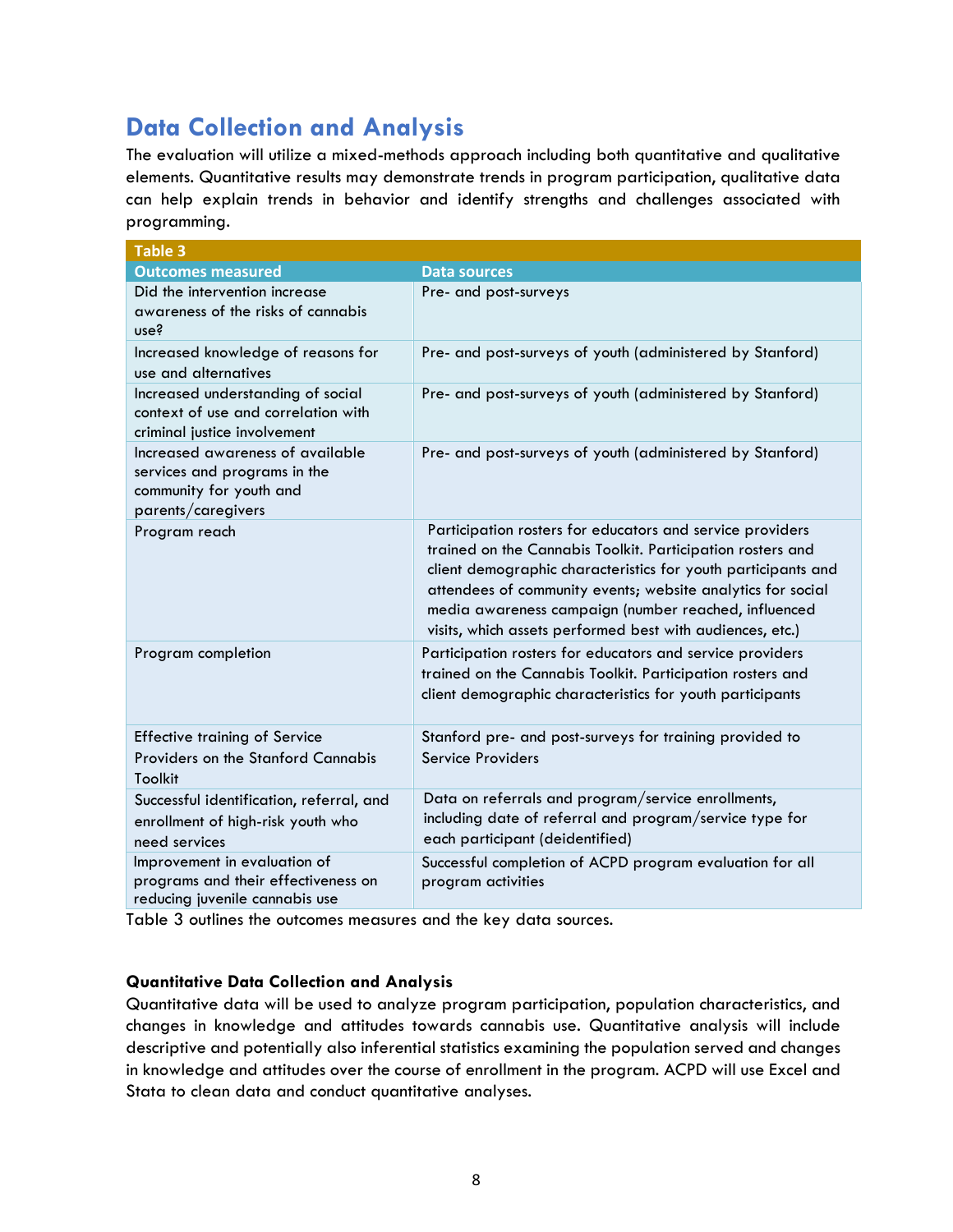## **Qualitative Data Collection and Analysis**

The COVID-19 pandemic precludes the planning of focus groups and in-person interviews with program participants. Outcomes will primarily be determined by assessing the knowledge and awareness youth gain from their participation in the *UCYFS* and *Youth Alive!* Programs through pre- and post-surveys. Open-ended questions will be included in the pre- and post-surveys to allow participants to enter information that may not have been considered by the research team and/or to elaborate on their responses. The impact of the *Social Changery* media campaign will be determined based on number of youth reached (Click Through Rates and other media metrics).

If COVID-19 safety protocols can be assured, the ACPD research team may engage in virtual interviews with select participants from the Youth Alive! Teens on Target and UCYFS Cannabis Toolkit programs at a point in time during Year 2 and Year 3 of the evaluation in order to obtain qualitative data about their experiences with program activities. We will also interview select staff from service providers (Youth Alive! And UCYFS) and conduct program observations as needed.

The collection of qualitative data will be focused on understanding the following topics:

- Effectiveness of identification, screening, and enrollment process
- Fidelity to proposed program models, including services delivered and staff competencies
- Perceptions of service providers' cultural responsiveness and ability to provide services to youth
- Implementation successes and challenges
- Participant and parent/caregiver satisfaction
- Perceived outcomes of youth participants and families
- Identification of how Cannabis Toolkit was utilized in program/service implementation

Interviews and program observations will focus on providers' ability to provide services to youth in a culturally-sensitive manner, participant satisfaction, and perceptions of participants' progress and success. Gift card incentives will be offered for participation.

Interviews with service providers' staff, supervisors, and leadership will focus on:

(1) successes, challenges, and lessons learned in program identification, referral, engagement

(2) system coordination, service delivery, as well as reflections on the effectiveness of the program in increasing knowledge/awareness of youth participants and caregivers

Moreover, field observations of the program will help understand how service provision is enacted and the degree to which best practices are adhered.

ACPD will interpret qualitative data using a variety of methods.

### **Reporting**

Data will be collected for quarterly reports, a mid-point evaluation brief, and a final evaluation report. Quarterly reports will be developed from administrative data. Interviews and program observations will be conducted at a point in time during Year 2 and Year 3 of the evaluation. Midpoint and final evaluation reports will use both quantitative and qualitative data.